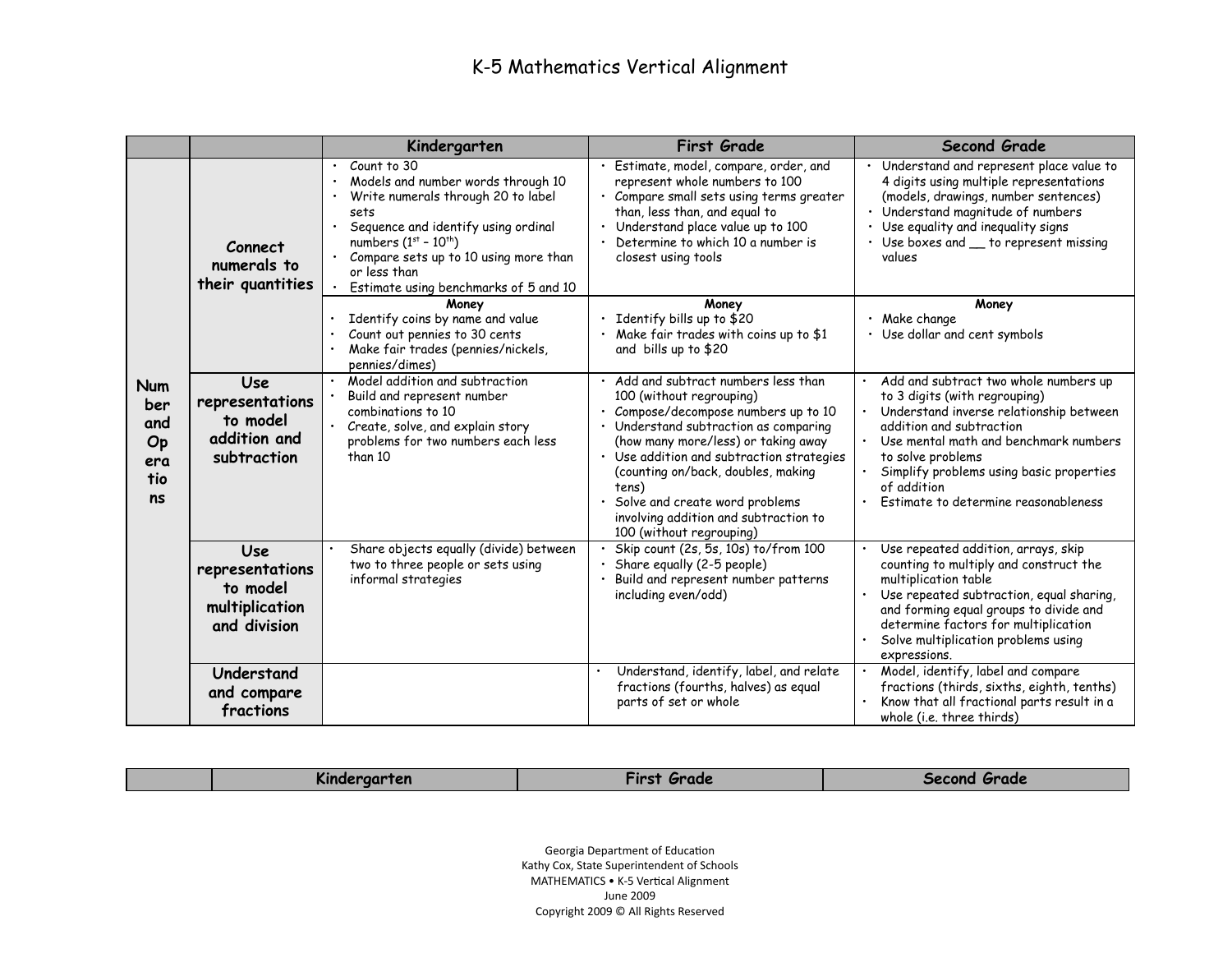| Measu<br>remen<br>Ť                         | Directly compare/order length, capacity,<br>height, weight (2 objects)<br>Time<br>· Name days of week, months of year, seasons<br>Understand yesterday, today, and tomorrow<br>· Understand daily schedule<br>· Order daily events<br>· Tell the time when daily events occur, such as<br>morning, afternoon, evening<br>Name weekly events by day of the week | Compare/order length, capacity, height,<br>weight (more than 2 objects)<br>Estimate and measure using non-standard<br>units of measure<br>Create and measure with a tool created by<br>marking off ten segments of repeated single<br>units on a stick, tape, or container<br>Time<br>• Tell time to nearest hour and $\frac{1}{2}$ hour<br>· Understand movement of hour/minute hand<br>· Understand calendar time relationships (7)<br>days/week, 12 months/year)<br>· Compare/order sequence or duration of<br>events | Understand and represent place value to 4<br>digits using multiple representations (models,<br>drawings, number sentences)<br>Understand magnitude of numbers<br>Use equality and inequality signs<br>Use boxes and _ to represent missing values<br><b>Time</b><br>Tell time to nearest 5 minutes<br>Know time relationships (60 seconds/minute,<br>60 minutes/hour, 24 hours/day) |
|---------------------------------------------|----------------------------------------------------------------------------------------------------------------------------------------------------------------------------------------------------------------------------------------------------------------------------------------------------------------------------------------------------------------|--------------------------------------------------------------------------------------------------------------------------------------------------------------------------------------------------------------------------------------------------------------------------------------------------------------------------------------------------------------------------------------------------------------------------------------------------------------------------------------------------------------------------|-------------------------------------------------------------------------------------------------------------------------------------------------------------------------------------------------------------------------------------------------------------------------------------------------------------------------------------------------------------------------------------|
|                                             |                                                                                                                                                                                                                                                                                                                                                                |                                                                                                                                                                                                                                                                                                                                                                                                                                                                                                                          | Temperature<br>· Determine reasonable temperature<br>(Fahrenheit)<br>· Read a thermometer (Fahrenheit/Celsius)                                                                                                                                                                                                                                                                      |
| Geome<br>try                                | Identify, combine, decompose, and compare<br>simple 2-D and 3-D figures [triangles,<br>quadrilaterals (rectangles, squares), circles]<br>• Recognize and name spheres and cubes<br>· Understand spatial relationships (beside,<br>above, below, in front, behind, inside, outside)<br>Identify, create, extend, and transfer<br>patterns                       | · Study and create 2-D and 3-D figures<br>(triangles, rectangles, pentagons, hexagons,<br>cylinders, cones, rectangular prisms)<br>· Compare/contrast/classify geometric figures<br>by common attributes<br>· Arrange and describe objects by proximity,<br>position, and direction                                                                                                                                                                                                                                      | · Add and subtract two whole numbers up to 3<br>Describe/classify plane figures according to<br>sides, vertices, and angles<br>Describe/classify solid geometric figures<br>according to edges, vertices, faces, and<br>angles<br>Describe changes as 2-D and 3-D shapes are<br>cut and rearranged                                                                                  |
| Data<br>Analys<br>is and<br>Proba<br>bility | · Pose questions, collect, organize, and display<br>data<br>Display results using objects, pictures, and<br>picture graphs.                                                                                                                                                                                                                                    | Pose questions, collect, sort, organize, and<br>record data using objects, pictures, tally<br>marks, picture graphs, and bar graphs<br>Interpret tally marks, picture graphs, and<br>bar graphs                                                                                                                                                                                                                                                                                                                          | Use repeated addition, arrays, skip counting<br>to Create, organize, and display data using<br>pictographs, Venn diagrams, bar graphs,<br>picture graphs, simple charts, and tables<br>· Use scale increments of 1, 2, and 5<br>Interpret picture graphs, Venn diagrams, and<br>bar graphs                                                                                          |
| Process<br><b>Skills</b>                    |                                                                                                                                                                                                                                                                                                                                                                | Solve problems, Reason and evaluate mathematical arguments, Communicate mathematically,<br>Make connections among mathematical ideas and to other disciplines, Represent mathematics in multiple ways.                                                                                                                                                                                                                                                                                                                   |                                                                                                                                                                                                                                                                                                                                                                                     |

| Kindergarten | <b>First Grade</b>                                                                                                                                                                                                                                                                                                                 | <b>Second Grade</b> |
|--------------|------------------------------------------------------------------------------------------------------------------------------------------------------------------------------------------------------------------------------------------------------------------------------------------------------------------------------------|---------------------|
|              | Georgia Department of Education                                                                                                                                                                                                                                                                                                    |                     |
|              | $\overline{a}$ and $\overline{a}$ and $\overline{a}$ and $\overline{a}$ and $\overline{a}$ and $\overline{a}$ and $\overline{a}$ and $\overline{a}$ and $\overline{a}$ and $\overline{a}$ and $\overline{a}$ and $\overline{a}$ and $\overline{a}$ and $\overline{a}$ and $\overline{a}$ and $\overline{a}$ and $\overline{a}$ and |                     |

Kathy Cox, State Superintendent of Schools MATHEMATICS • K-5 Vertical Alignment June 2009 Copyright 2009 © All Rights Reserved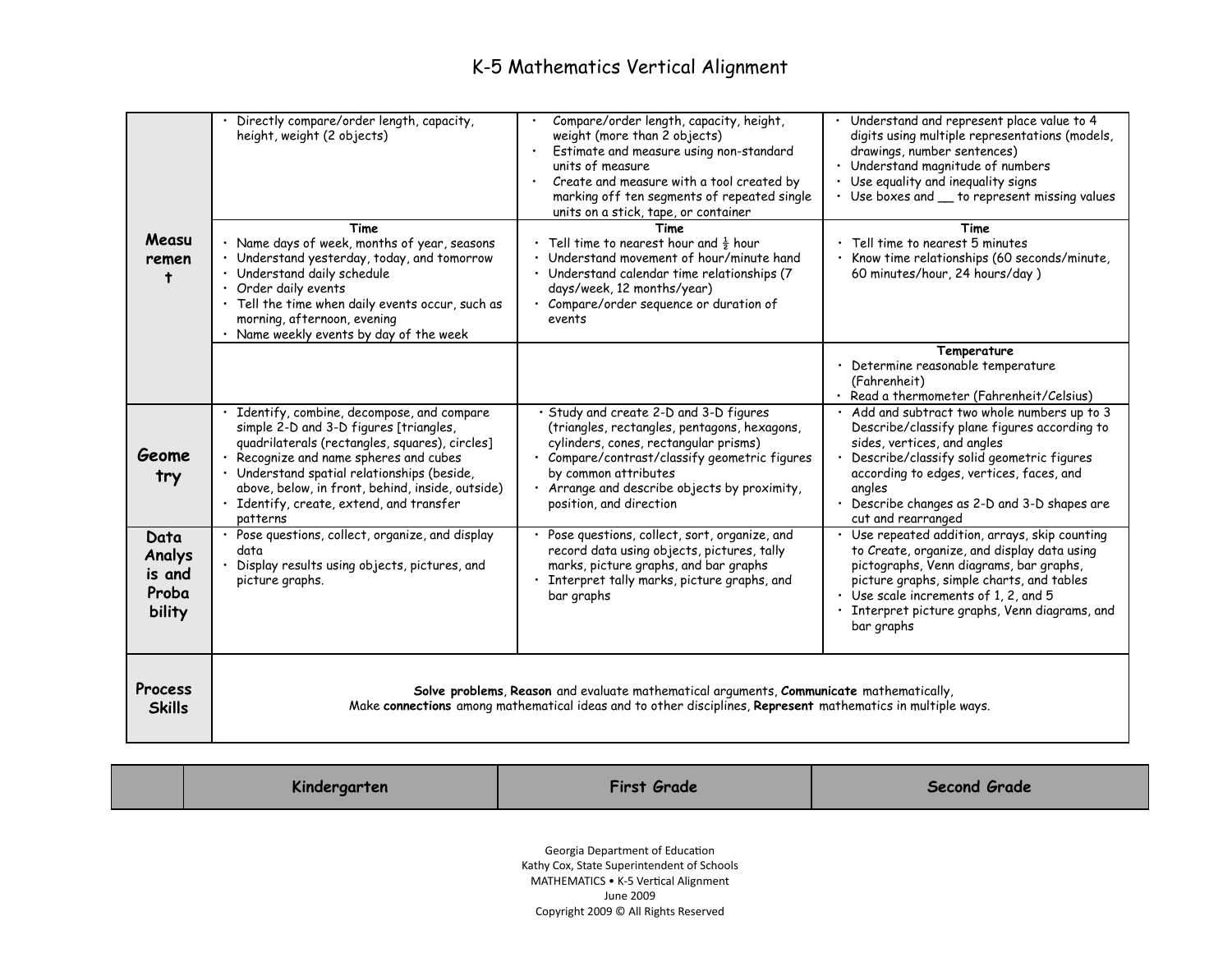| Conc<br>epts<br>/Skil<br>Is to<br>Main<br>tain |                                                                                                                                                                                                                                                                                                                                                                                                    | • Number words<br>• Ordinal numbers<br>· Equivalence<br>Basic 2-Dimensional and 3-Dimensional geometric<br>shapes<br>· Spatial relationships<br>· Calendar time and daily schedule<br>· Estimating (using 5 and 10 as benchmarks)<br>• Name and value of coins<br>Measurement (comparing and ordering by direct<br>comparison)                                                                                           | · Fluency with single digit +/1 facts to 18<br>· Fair trades with coins (to \$1) or bills (to \$20)<br>• Duration and sequence of events<br>· Number patterns (skip count, odd/even)<br>$\cdot$ Fact families<br>· Fractions: halves, fourths<br>$\cdot$ Tally marks, picture graphs, bar graphs<br>$\cdot$ Estimation: rounding to nearest ten<br>· Telling time measurement (estimating, comparing,<br>ordering)<br>Basic geometric figures and spatial relationships |
|------------------------------------------------|----------------------------------------------------------------------------------------------------------------------------------------------------------------------------------------------------------------------------------------------------------------------------------------------------------------------------------------------------------------------------------------------------|--------------------------------------------------------------------------------------------------------------------------------------------------------------------------------------------------------------------------------------------------------------------------------------------------------------------------------------------------------------------------------------------------------------------------|-------------------------------------------------------------------------------------------------------------------------------------------------------------------------------------------------------------------------------------------------------------------------------------------------------------------------------------------------------------------------------------------------------------------------------------------------------------------------|
| Ter<br>ms/<br>Sym<br><b>bols</b>               | numbers through 30, number words through ten,<br>set, longer, shorter, heavier, lighter, morning,<br>afternoon, evening, yesterday, today, tomorrow,<br>days of the week, months of the year, seasons,<br>triangle, quadrilateral, rectangle, square, circle,<br>sphere, cube, beside, above, below, in front of,<br>behind, inside, outside, more, less, equal, ordinal<br>numbers, picture graph | place value: ones, tens, greater than, less than,<br>equal to, fewer than, more than, equivalent,<br>sum/add, difference/subtract, coins: penny, nickel,<br>dime, quarter, bills, fair trade, compare/contrast,<br>length, height, weight, estimate, hexagon, cylinder,<br>cone, rectangular prism, corner, vertex, $=$ , $+$ , $-$ ,<br>even, odd, tally mark, bar graph, $\frac{1}{2}$ , $\frac{1}{4}$ , skip counting | place value: hundreds, thousands, sum, difference,<br>product, factor, multiple, multiply, regroup, array,<br>numerator, denominator, inch, foot, yard, centimeter,<br>meter, polygon, right angle, obtuse, acute, edge, face,<br>vertex/vertices, prism, plane, $\lambda$ , $\lambda$ , $\lambda$ , $\lambda$ , $\lambda$ , minute,<br>hour, Venn diagram, pictograph, scale increments,<br>symbol for equality, symbol for inequality                                 |

Please Note: The "Concepts/Skills to Maintain" section is not an inclusive list. Please refer to the Georgia Performance Standards for complete information.

|                                                                               |  | <b>Third Grade</b> | <b>Fourth Grade</b> | <b>Fifth Grade</b> |
|-------------------------------------------------------------------------------|--|--------------------|---------------------|--------------------|
| Georgia Department of Education<br>Kathy Cox, State Superintendent of Schools |  |                    |                     |                    |

MATHEMATICS • K-5 Vertical Alignment June 2009 Copyright 2009 © All Rights Reserved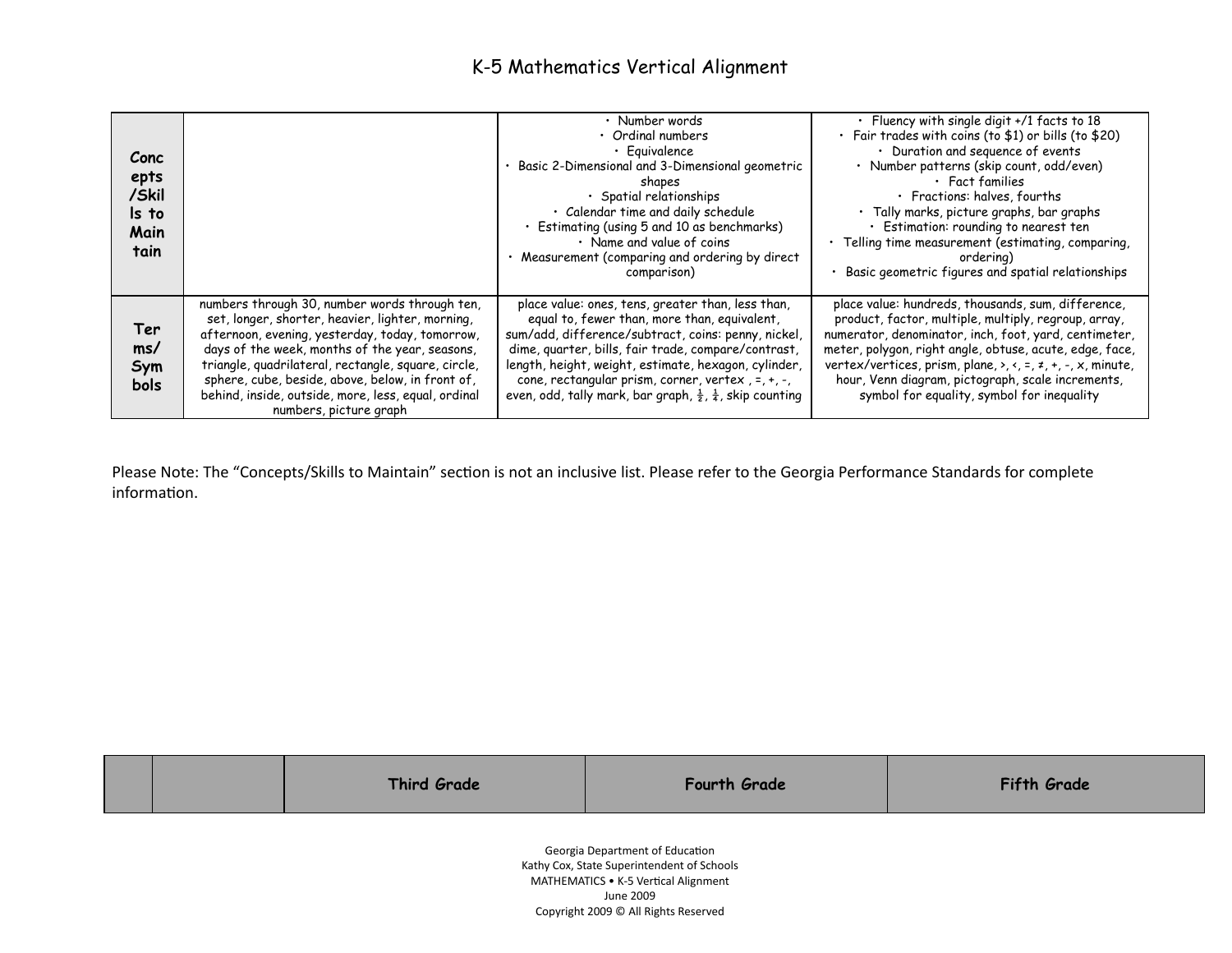| N<br>$\mathbf{u}$<br>$\mathsf{m}$<br>b<br>e          | Understand<br>and represent<br>whole numbers<br>and decimals                                | Place value (tenths to ten thousands)<br>Understand 10 times, 100 times, 1/10 of a<br>single digit<br>Represent numbers using word name,<br>standard form, and expanded form                                                                                                                                                                                                                                                                                                                                                                                                                                                                                                                 | · Place Value (hundredths to one million)<br>Equate number word name, standard form, and<br>expanded form<br>• Determine closest whole number or tenth<br>using number line and/or chart<br>· Round to nearest tenth, whole number, ten,<br>hundred, or thousand<br>· Estimate sum or difference by rounding<br>$\cdot$ Order 2-digit decimals | · Classify counting numbers (odd/even,<br>prime/composite)<br>$\cdot$ Find multiples and factors<br>· Analyze and use divisibility rules<br>Understand place value of decimal numbers<br>· Analyze effect of multiplying by 10, 100, 1000,<br>0.1, 0.01, 0.001<br>• Compare decimals using $\langle , \rangle$ , or = and justify |
|------------------------------------------------------|---------------------------------------------------------------------------------------------|----------------------------------------------------------------------------------------------------------------------------------------------------------------------------------------------------------------------------------------------------------------------------------------------------------------------------------------------------------------------------------------------------------------------------------------------------------------------------------------------------------------------------------------------------------------------------------------------------------------------------------------------------------------------------------------------|------------------------------------------------------------------------------------------------------------------------------------------------------------------------------------------------------------------------------------------------------------------------------------------------------------------------------------------------|-----------------------------------------------------------------------------------------------------------------------------------------------------------------------------------------------------------------------------------------------------------------------------------------------------------------------------------|
| a<br>n<br>a<br>O<br>p<br>e<br>a<br>ti<br>O<br>n<br>s | Develop skills<br>in addition and<br>subtraction<br>and apply them<br>in problem<br>solving | Use properties of addition and subtraction to<br>compute (whole numbers up to 4 digits)<br>• Use mental math and estimation strategies to<br>add and subtract whole numbers<br>• Understand and model addition and<br>subtraction of decimal fractions and common<br>fractions with like denominators<br>Use mental math and estimation strategies to<br>add/subtract decimal fractions and common<br>fractions with like denominators<br>Solve problems requiring addition and<br>subtraction of whole numbers, decimal<br>fractions, and common fractions with like<br>denominators<br>Money<br>Model addition and subtraction by counting<br>back change using the fewest number of coins | · Add and subtract 1- and 2-digit decimals<br>• Add and subtract fractions and mixed<br>numbers with common denominators<br>• Use order of operations, including parenthesis<br>Compute using commutative, associative, and<br>distributive properties<br>• Use mental math and estimation                                                     | · Add and subtract common fractions and mixed<br>numbers with unlike denominators<br>• Use mental math and estimation                                                                                                                                                                                                             |

|                  |                                                   | Third Grade                                                                                                                                                                                                                                                                             | <b>Fourth Grade</b>                                                                                                                                                                                                       | Fifth Grade                                                                                                                                                                                                |
|------------------|---------------------------------------------------|-----------------------------------------------------------------------------------------------------------------------------------------------------------------------------------------------------------------------------------------------------------------------------------------|---------------------------------------------------------------------------------------------------------------------------------------------------------------------------------------------------------------------------|------------------------------------------------------------------------------------------------------------------------------------------------------------------------------------------------------------|
| N<br>u<br>m<br>D | <b>Develop</b><br>understanding<br>multiplication | Know multiplication facts to $10 \times 10$<br>• Use arrays and area models to develop an<br>understanding of the distributive property, to<br>determine partial products, and to multiply a<br>2- or 3-digit number by a 1-digit number.<br>Apply and verify multiplication properties | Multiply a 2- or 3-digit number by a 1- or<br>2-diait number<br>Know division facts to $100 \div 10$<br>Divide by a 1- or 2-digit number<br>Understand relationship between dividend,<br>divisor, quotient, and remainder | Model and explain multiplication and division of<br>decimals<br>Multiply and divide with decimals (including<br>less than one and greater than one)<br>Represent division of whole numbers as<br>fractions |

Georgia Department of Education

Kathy Cox, State Superintendent of Schools

MATHEMATICS • K-5 Vertical Alignment

June 2009

Copyright 2009 © All Rights Reserved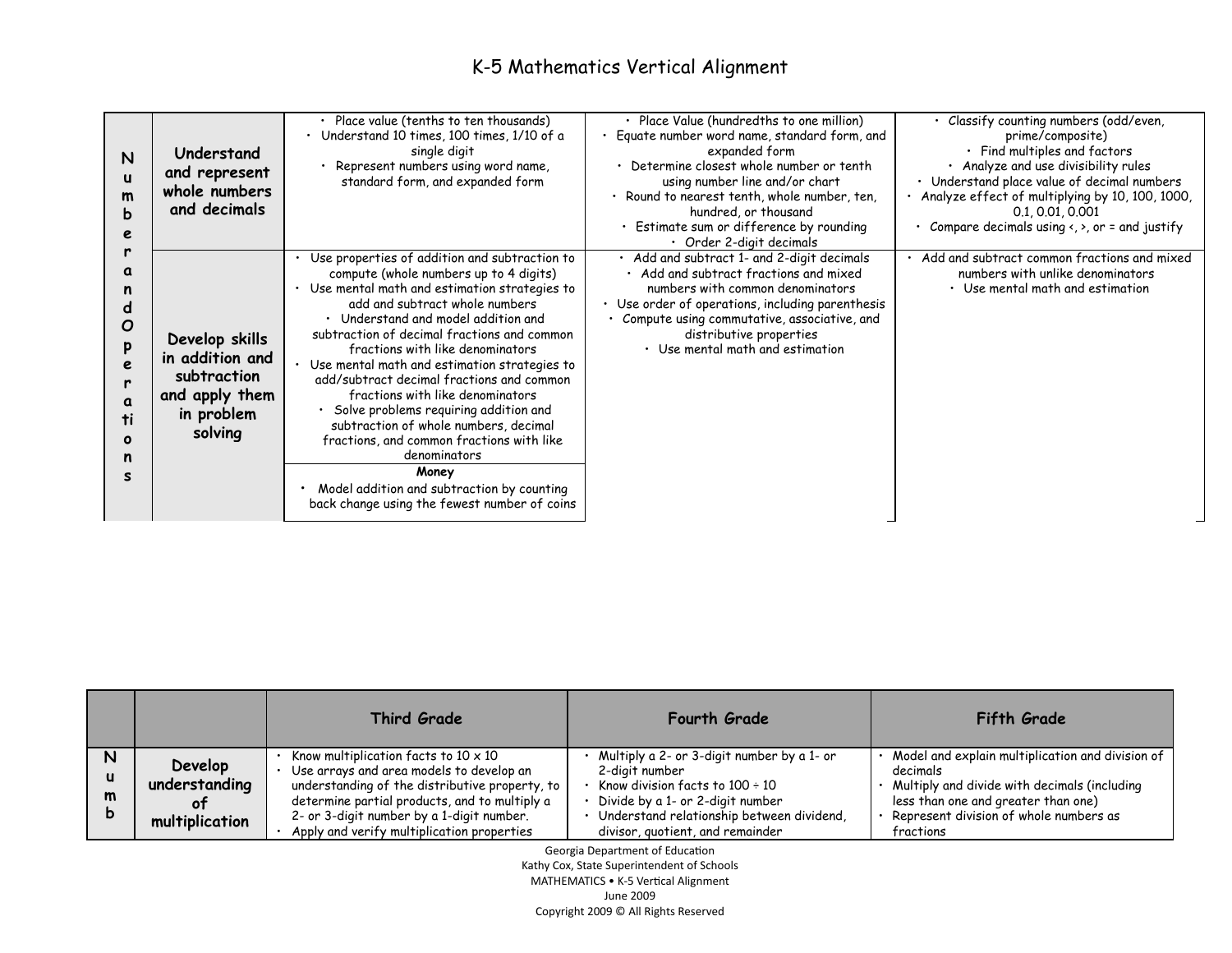| e<br>r<br>α<br>ti | and division<br>and apply them<br>in problem<br>solving | Understand effect of multiplying by multiples<br>of 10<br>• Understand the relationship between division<br>and multiplication, division and subtraction<br>Recognize the two situations of division<br>Explain meaning of remainder<br>Divide a 2- or 3-digit number by a 1-digit<br>number<br>• Write mathematical expressions for division<br>problem-solving situations<br>• Use mental math and estimation<br>Solve problems requiring multiplication and<br>division | Understand and explain effect of multiplying<br>or dividing the divisor and dividend by the<br>same number<br>Model multiplication and division of decimals<br>by whole numbers<br>· Multiply and divide 1- and 2-digit decimals by<br>whole numbers<br>Use mental math and estimation | Model multiplication and division of common<br>fractions<br>· Understand the relationships/rules for<br>multiplication/division of whole numbers apply<br>to decimals<br>Use mental math and estimation                                                                                                                                                             |
|-------------------|---------------------------------------------------------|----------------------------------------------------------------------------------------------------------------------------------------------------------------------------------------------------------------------------------------------------------------------------------------------------------------------------------------------------------------------------------------------------------------------------------------------------------------------------|----------------------------------------------------------------------------------------------------------------------------------------------------------------------------------------------------------------------------------------------------------------------------------------|---------------------------------------------------------------------------------------------------------------------------------------------------------------------------------------------------------------------------------------------------------------------------------------------------------------------------------------------------------------------|
| o<br>n            | Understand<br>and compare<br>fractions                  | · Understand relationship between decimal<br>fractions and decimals (i.e. 3/10 can be<br>written as $0.3$ )<br>• Understand the fraction a/b represents a<br>equal sized parts of a whole divided into b<br>equal sized parts<br>Know and use decimal fractions and common<br>fractions to represent the size of parts<br>created by equal divisions of a whole                                                                                                            | Understand representations of equivalent<br>common fractions and decimal fractions<br>Use improper fractions and mixed numbers<br>interchangeably                                                                                                                                      | Find equivalent fractions<br>Simplify and compare fractions<br>Find common denominators using concrete,<br>pictorial, and computational models.<br>Compare fractions and justify the<br>comparisons<br>Use fractions and decimals interchangeably<br>Percents<br>Explore and model percents using multiple<br>representations<br>Apply percentages to circle graphs |

|                        | <b>Third Grade</b>                                                                                                                                                                                                               | <b>Fourth Grade</b>                                                                                                                               | <b>Fifth Grade</b>                                                                                                                                                                                                                                                         |
|------------------------|----------------------------------------------------------------------------------------------------------------------------------------------------------------------------------------------------------------------------------|---------------------------------------------------------------------------------------------------------------------------------------------------|----------------------------------------------------------------------------------------------------------------------------------------------------------------------------------------------------------------------------------------------------------------------------|
| M<br>e<br>a            | Time<br>Determine elapsed time to full, half, and<br>guarter hours                                                                                                                                                               |                                                                                                                                                   | <b>Capacity and Volume Measurement</b><br>· Use milliliters, liters, fluid ounces, cups, pints,<br>guarts, and gallons<br>Compare units within one system                                                                                                                  |
| e<br>$\mathsf{m}$<br>e | <b>Linear Measurement</b><br>Use kilometers and miles<br>Measure to nearest $\frac{1}{4}$ inch, $\frac{1}{2}$ inch, and<br>millimeter<br>Estimate length<br>Compare one unit to another within a single<br>system of measurement | <b>Weight Measurement</b><br>Measure weight in customary and metric units<br>Compare one unit to another within a single system of<br>measurement | <b>Geometric Figures</b><br>Estimate area and volume<br>Derive formula for area of parallelogram,<br>triangle, and circle<br>Find areas of triangles, parallelograms, and<br>circles using formulae (pi $\approx 3.14$ )<br>Estimate area of circle (partitioning, tiling) |
|                        | <b>Geometric Figures</b>                                                                                                                                                                                                         | Geometric Figures                                                                                                                                 |                                                                                                                                                                                                                                                                            |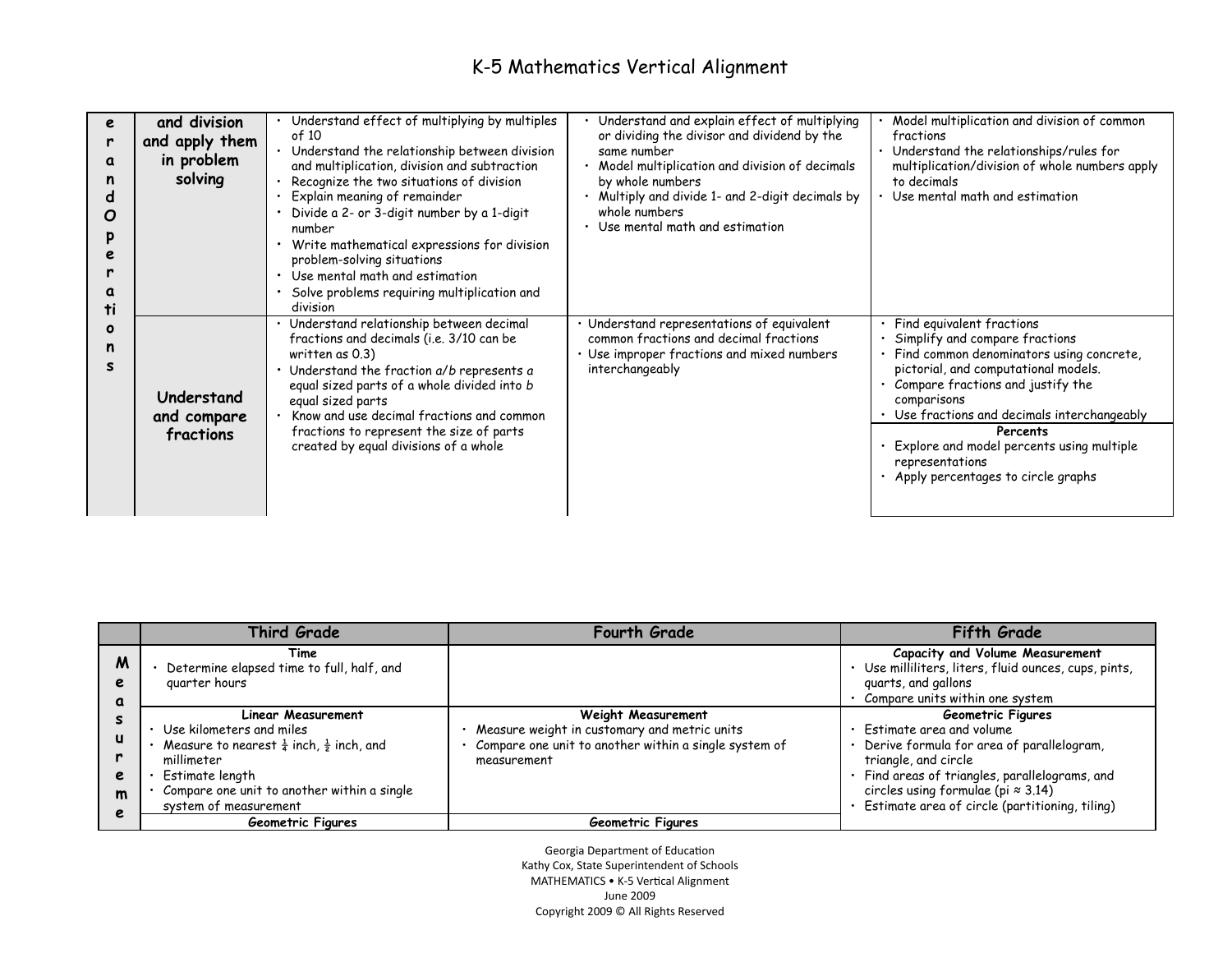| n                                    | Understand perimeter (linear unit, length of<br>the boundary of a figure)<br>Determine perimeter by measuring and<br>summing lengths of sides<br>• Understand and measure area using square<br>units<br>Model area by tiling<br>Determine area of squares and rectangles  | Use tools to measure angles<br>Understand half and full rotations<br>Determine that 3 angles in a triangle always total 180°                                                                                                                                                                                                                                                                                                                                                                                                                                                                                                                                                                         | Find area of regular and irregular polygons by<br>dividing into squares, rectangles, or triangles<br>Derive formula for circumference of circle<br>Determine circumference of circle using the<br>formula and pi $\approx 3.14$<br>Understand and identify units used in computing<br>volume<br>Derive formula for volume of cube and<br>rectangular prism<br>Compute volume of cube and rectangular prism<br>using formulae<br>Understand similarities/differences between<br>volume and capacity |
|--------------------------------------|---------------------------------------------------------------------------------------------------------------------------------------------------------------------------------------------------------------------------------------------------------------------------|------------------------------------------------------------------------------------------------------------------------------------------------------------------------------------------------------------------------------------------------------------------------------------------------------------------------------------------------------------------------------------------------------------------------------------------------------------------------------------------------------------------------------------------------------------------------------------------------------------------------------------------------------------------------------------------------------|----------------------------------------------------------------------------------------------------------------------------------------------------------------------------------------------------------------------------------------------------------------------------------------------------------------------------------------------------------------------------------------------------------------------------------------------------------------------------------------------------|
| G<br>e<br>$\mathbf o$<br>m<br>e<br>v | <b>Two-Dimensional Figures</b><br>Describe/classify triangles by sides as<br>scalene, isosceles, and equilateral<br>Identify/compare properties of geometric<br>figures<br>Examine/compare angles of geometric figures<br>Identify center, diameter, and radius of circle | <b>Two-Dimensional Figures</b><br>Define/classify triangles by angles<br>Describe parallel and perpendicular lines in plane geometric<br>figures<br>Examine and classify quadrilaterals (parallelograms, squares,<br>rectangles, trapezoids, rhombi) by their properties<br>Compare and contrast relationships among quadrilaterals<br>Locate and name a point in the first quadrant<br>Graph ordered pairs in first quadrant<br><b>Three-Dimensional Figures</b><br>Compare and contrast cube and rectangular prism by faces,<br>edges, and vertices<br>Describe parallel and perpendicular lines in a rectangular<br>prism<br>Build models for 3-D figures using nets and other<br>representations | <b>Two-Dimensional Figures</b><br>Understand congruence of geometric figures<br>and correspondence of vertices, sides, and<br>angles<br>Understand the relationship of the<br>circumference of a circle to its diameter is pi $(\pi)$<br>$\approx$ 3.14)                                                                                                                                                                                                                                           |

|   | <b>Third Grade</b>                                                                                                                                                                                       | <b>Fourth Grade</b>                                                                                                                                     | <b>Fifth Grade</b>                                                                                                                                           |
|---|----------------------------------------------------------------------------------------------------------------------------------------------------------------------------------------------------------|---------------------------------------------------------------------------------------------------------------------------------------------------------|--------------------------------------------------------------------------------------------------------------------------------------------------------------|
| e | Describe and extend numeric and geometric<br>patterns<br>Describe and explain quantitative<br>relationships represented by a formula<br>Use a symbol to represent an unknown and<br>find the value of it | Understand and apply patterns and rules to<br>describe relationships<br>Represent unknowns using symbols<br>Write and evaluate mathematical expressions | Use variables<br>Substitute numbers in simple algebraic expressions<br>Determine that a formula will be reliable regardless of type of<br>number substituted |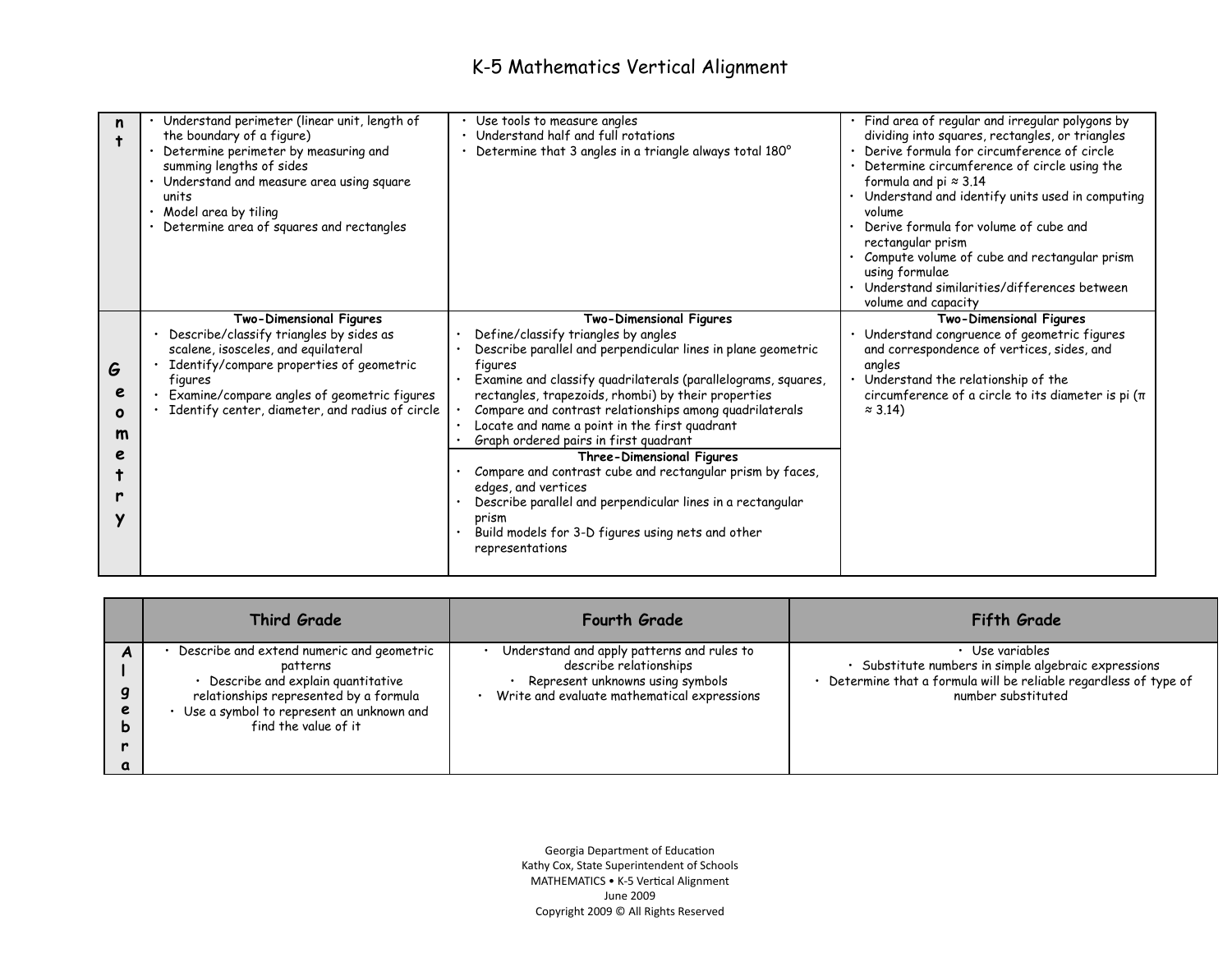| D<br>a<br>$\ddagger$<br>a<br>A<br>n<br>a<br>Y<br>s<br>s<br>a<br>n<br>d<br>P<br>٥<br>b<br>a<br>b | · Construct and interpret line plot graphs,<br>pictographs, Venn diagrams, and bar graphs<br>· Solve problems by organizing and displaying<br>data in charts, tables, and bar graphs<br>· Use scale increments of 1, 2, 5, and 10 | · Construct and interpret line graphs, line plot<br>graphs, pictographs, Venn diagrams, and bar graphs<br>· Compare different graphical representations for a<br>given set of data<br>· Investigate features and tendencies of graphs<br>Identify missing information and duplications in<br>data<br>Determine and justify the range, mode, and median<br>$\bullet$ .<br>of a set of data | · Collect, organize, display data using the most appropriate graph<br>(circle graphs, line graphs, bar graphs)<br>· Analyze data in a graph<br>· Compare and contrast multiple graphic representations for a single<br>set of data and discuss advantages and disadvantages of each<br>· Determine and justify the mean, range, mode, and median of a set<br>of data |  |
|-------------------------------------------------------------------------------------------------|-----------------------------------------------------------------------------------------------------------------------------------------------------------------------------------------------------------------------------------|-------------------------------------------------------------------------------------------------------------------------------------------------------------------------------------------------------------------------------------------------------------------------------------------------------------------------------------------------------------------------------------------|----------------------------------------------------------------------------------------------------------------------------------------------------------------------------------------------------------------------------------------------------------------------------------------------------------------------------------------------------------------------|--|
| P<br>r<br>$\mathbf o$<br>c<br>e<br>s<br>s<br>$\mathsf{s}$<br>k                                  | Solve problems, Reason and evaluate mathematical arguments, Communicate mathematically,<br>Make connections among mathematical ideas and to other disciplines, Represent mathematics in multiple ways                             |                                                                                                                                                                                                                                                                                                                                                                                           |                                                                                                                                                                                                                                                                                                                                                                      |  |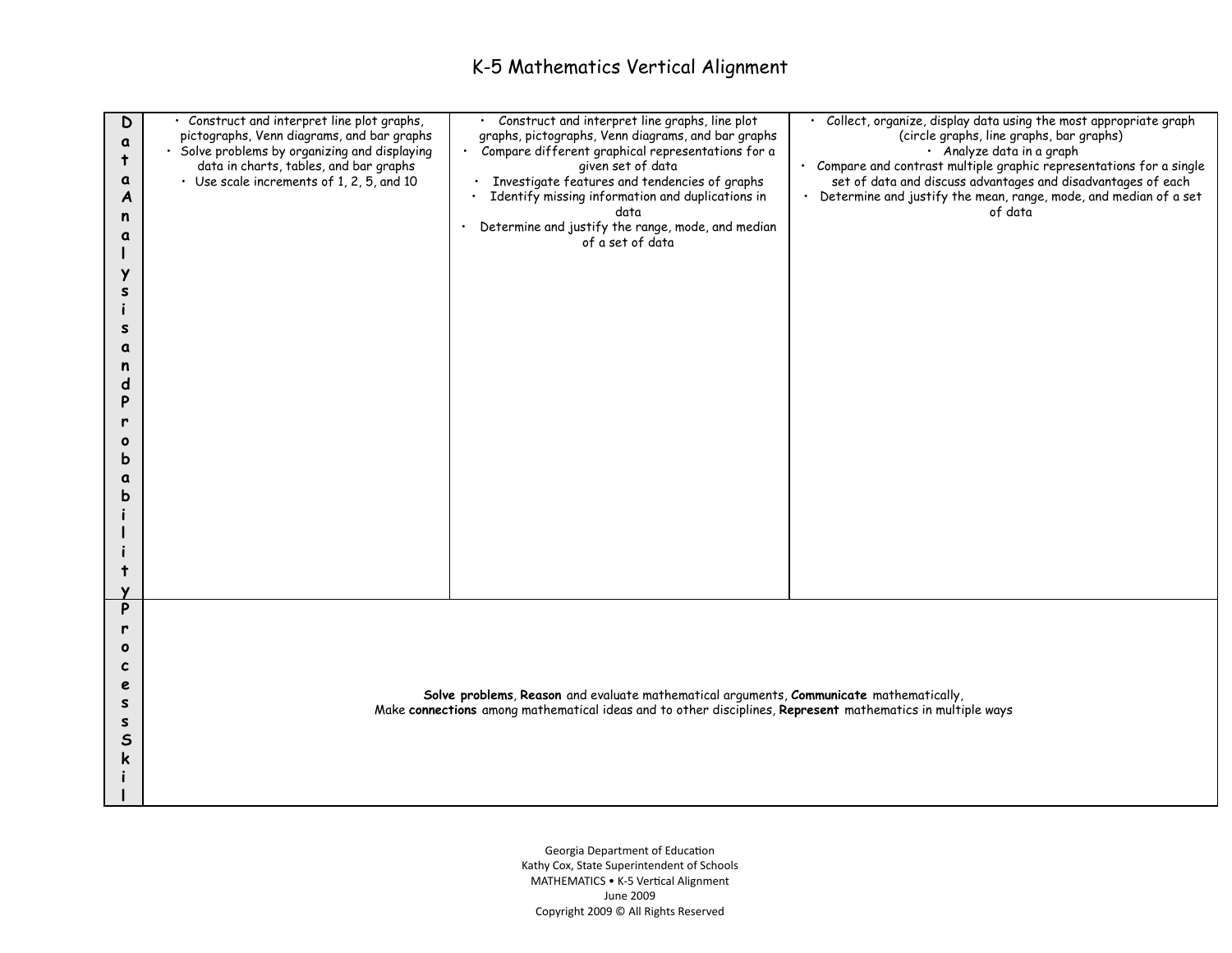|                                 | Third Grade                                                                                                                                                                                                                                                                                                                      | <b>Fourth Grade</b>                                                                                                                                                                                                                                                                                                                                                                                                                       | Fifth Grade                                                                                                                                                                                                                                                                                                                                                            |
|---------------------------------|----------------------------------------------------------------------------------------------------------------------------------------------------------------------------------------------------------------------------------------------------------------------------------------------------------------------------------|-------------------------------------------------------------------------------------------------------------------------------------------------------------------------------------------------------------------------------------------------------------------------------------------------------------------------------------------------------------------------------------------------------------------------------------------|------------------------------------------------------------------------------------------------------------------------------------------------------------------------------------------------------------------------------------------------------------------------------------------------------------------------------------------------------------------------|
| Concepts/Skill<br>s to Maintain | • Comparison of numbers<br>• Addition and subtraction of multi-digit<br>numbers<br>• Length (cm, m, in, $ft$ , $yd$ )<br>• Time to 5 minutes<br>• Describe and classify geometric shapes<br>• Area models (arrays) of multiplication<br>• Make change                                                                            | • Multiplication and Division of whole numbers<br>• Area<br>Perimeter<br>Length<br>Time to the minute<br>• Elapsed Time<br>Count back change using the fewest number of<br>coins                                                                                                                                                                                                                                                          | Addition and subtraction of decimals<br>Whole numbers computation<br>• Angle measurement<br>• Length, area, and weight<br>• Number sense<br>Addition and subtraction of common fractions<br>with like denominators<br>• Data usage and representation<br>Characteristics of 2-D and 3-D shapes<br>• Order of Operations<br>• Properties of addition and multiplication |
| Terms/Symbol                    | quotient, whole number, decimal point, place value<br>of 1/10 (tenth), numerator, denominator, second<br>(unit of time), $\div$ , x, decimal fraction, common<br>fraction, elapsed time, scalene triangle, isosceles<br>triangle, equilateral triangle, bar graph, mile,<br>kilometer, center, diameter, radius, line plot graph | mixed fraction, proper fraction, improper fraction,<br>point, ray, line, line segment, parallel,<br>perpendicular, diagonal line, plane, weight, ounce,<br>pound, ton, gram, kilogram, protractor, degree,<br>rotation, parallelogram, trapezoid, rhombus,<br>rectangular prism, pyramid, coordinate system,<br>ordered pair, line graph, right triangle, acute<br>triangle, obtuse triangle, net, median, mode, range,<br>straight angle | simplify, common denominator, congruence, %,<br>percent, improper fraction, divisibility, multiple,<br>factor, estimate, volume, tiling, irregular polygon,<br>polygon, capacity, circumference, pi, circle graph,<br>cup, pint, quart, gallon, milliliter, liter, mean, $\approx$ , $\approx$ ,                                                                       |

Georgia Department of Education

Kathy Cox, State Superintendent of Schools MATHEMATICS • K-5 Vertical Alignment June 2009

Copyright 2009 © All Rights Reserved